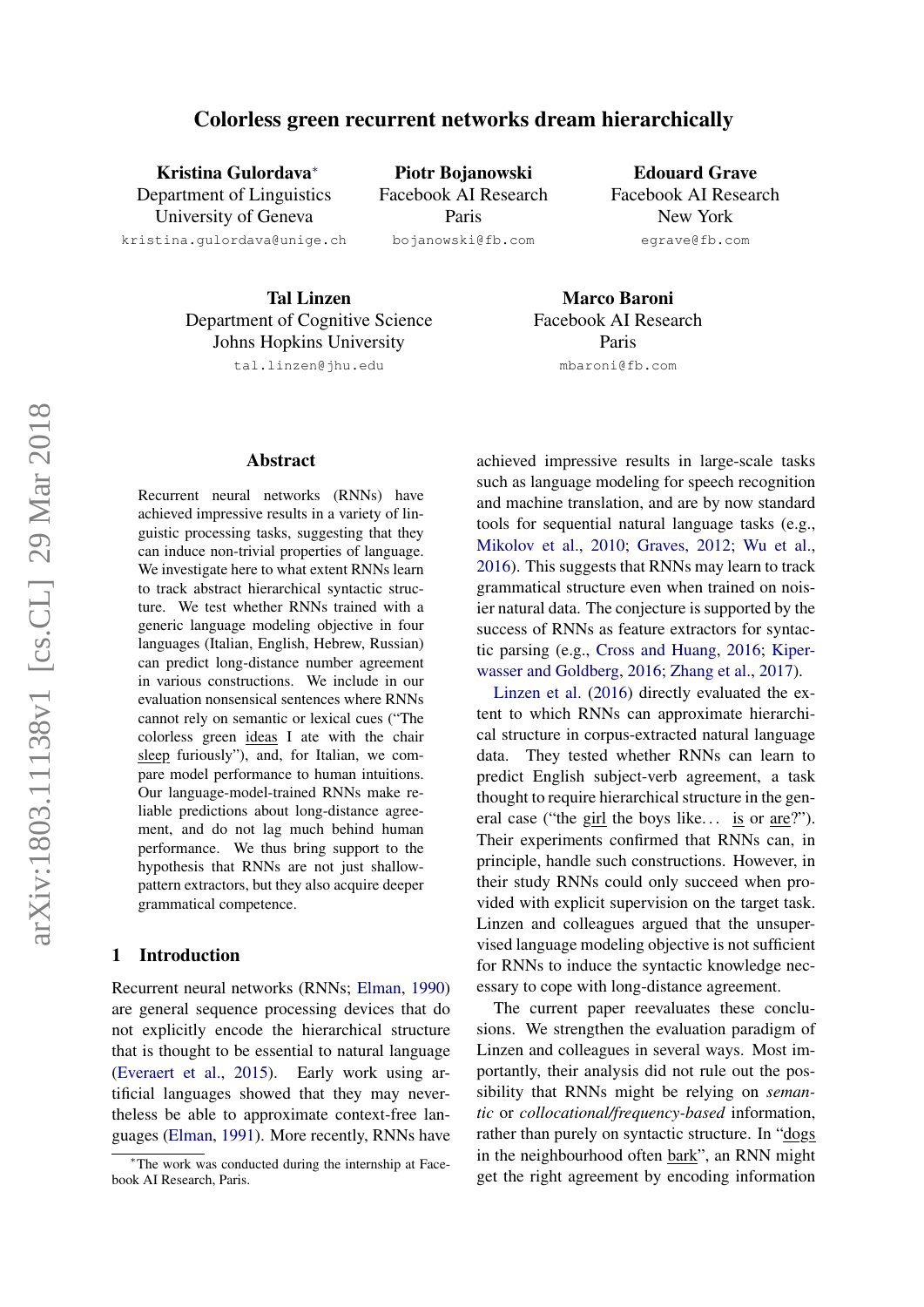about what typically barks (dogs, not neighbourhoods), without relying on more abstract structural cues. In a follow-up study to Linzen and colleagues', [Bernardy and Lappin](#page-8-0) [\(2017\)](#page-8-0) observed that RNNs are better at long-distance agreement when they construct rich lexical representations of words, which suggests effects of this sort might indeed be at play.

We introduce a method to probe the syntactic abilities of RNNs that abstracts away from potential lexical, semantic and frequency-based confounds. Inspired by Chomsky's [\(1957\)](#page-8-1) insight that "grammaticalness cannot be identified with meaningfulness" (p. 106), we test long-distance agreement both in standard corpus-extracted examples and in comparable nonce sentences that are grammatical but completely meaningless, e.g., (paraphrasing Chomsky): "The colorless green ideas I ate with the chair sleep furiously".

We extend the previous work in three additional ways. First, alongside English, which has few morphological cues to agreement, we examine Italian, Hebrew and Russian, which have richer morphological systems. Second, we go beyond subject-verb agreement and develop an automated method to harvest a variety of long-distance number agreement constructions from treebanks. Finally, for Italian, we collect human judgments for the tested sentences, providing an important com-parison point for RNN performance.<sup>[1](#page-1-0)</sup>

We focus on the more interesting unsupervised setup, where RNNs are trained to perform generic, large-scale language modeling (LM): they are not given explicit evidence, at training time, that they must focus on long-distance agreement, but they are rather required to track a multitude of cues that might help with word prediction in general.

Our results are encouraging. RNNs trained with a LM objective solve the long-distance agreement problem well, even on nonce sentences. The pattern is consistent across languages, and, crucially, not far from human performance in Italian. Moreover, RNN performance on language modeling (measured in terms of perplexity) is a good predictor of long-distance agreement accuracy. This suggests that the ability to capture structural generalizations is an important aspect of what makes the best RNN architectures so good at language modeling. Since our positive results contradict, to some extent, those of [Linzen et al.](#page-9-7) [\(2016\)](#page-9-7), we also replicate their relevant experiment using our best RNN (an LSTM). We outperform their models, suggesting that a careful architecture/hyperparameter search is crucial to obtain RNNs that are not only good at language modeling, but able to extract syntactic generalizations.

## <span id="page-1-1"></span>2 Constructing a long-distance agreement benchmark

Overview. We construct our number agreement test sets as follows. Original sentences are automatically extracted from a dependency treebank. They are then converted into nonce sentences by substituting all content words with random words with the same morphology, resulting in grammatical but nonsensical sequences. An LM is evaluated on its predictions for the target (second) word in the dependency, in both the original and nonce sentences.

Long-distance agreement constructions. Agreement relations, such as subject-verb agreement in English, are an ideal test bed for the syntactic abilities of LMs, because the form of the second item (the target) is predictable from the first item (the cue). Crucially, the cue and the target are linked by a *structural* relation, where linear order in the word sequence does not matter [\(Everaert et al.,](#page-9-1) [2015\)](#page-9-1). Consider the following subject-verb agreement examples: "the girl thinks.  $\ldots$ ", "the girl [you met] thinks.  $\ldots$ ", "the girl [you met yesterday] thinks. . . ", "the girl [you met yesterday through her friends] thinks...". In all these cases, the number of the main verb "thinks" is determined by its subject ("girl"), and this relation depends on the syntactic structure of the sentence, not on the linear sequence of words. As the last sentence shows, the word directly preceding the verb can even be a noun with the opposite number ("friends"), but this does not influence the structurally-determined form of the verb.

When the cue and the target are adjacent ("the  $girl$  thinks.  $\ldots$ "), an LM can predict the target without access to syntactic structure: it can simply extract the relevant morphosyntactic features of words (e.g., number) and record the co-occurrence frequencies of patterns such as  $N_{Plur}$   $V_{Plur}$ [\(Mikolov et al.,](#page-9-8) [2013\)](#page-9-8). Thus, we focus here on *long-distance* agreement, where an arbitrary num-

<span id="page-1-0"></span><sup>&</sup>lt;sup>1</sup>The code to reproduce our experiments and the data used for training and evaluation, including the human judgments in Italian, can be found at [https://github.com/](https://github.com/facebookresearch/colorlessgreenRNNs) [facebookresearch/colorlessgreenRNNs](https://github.com/facebookresearch/colorlessgreenRNNs).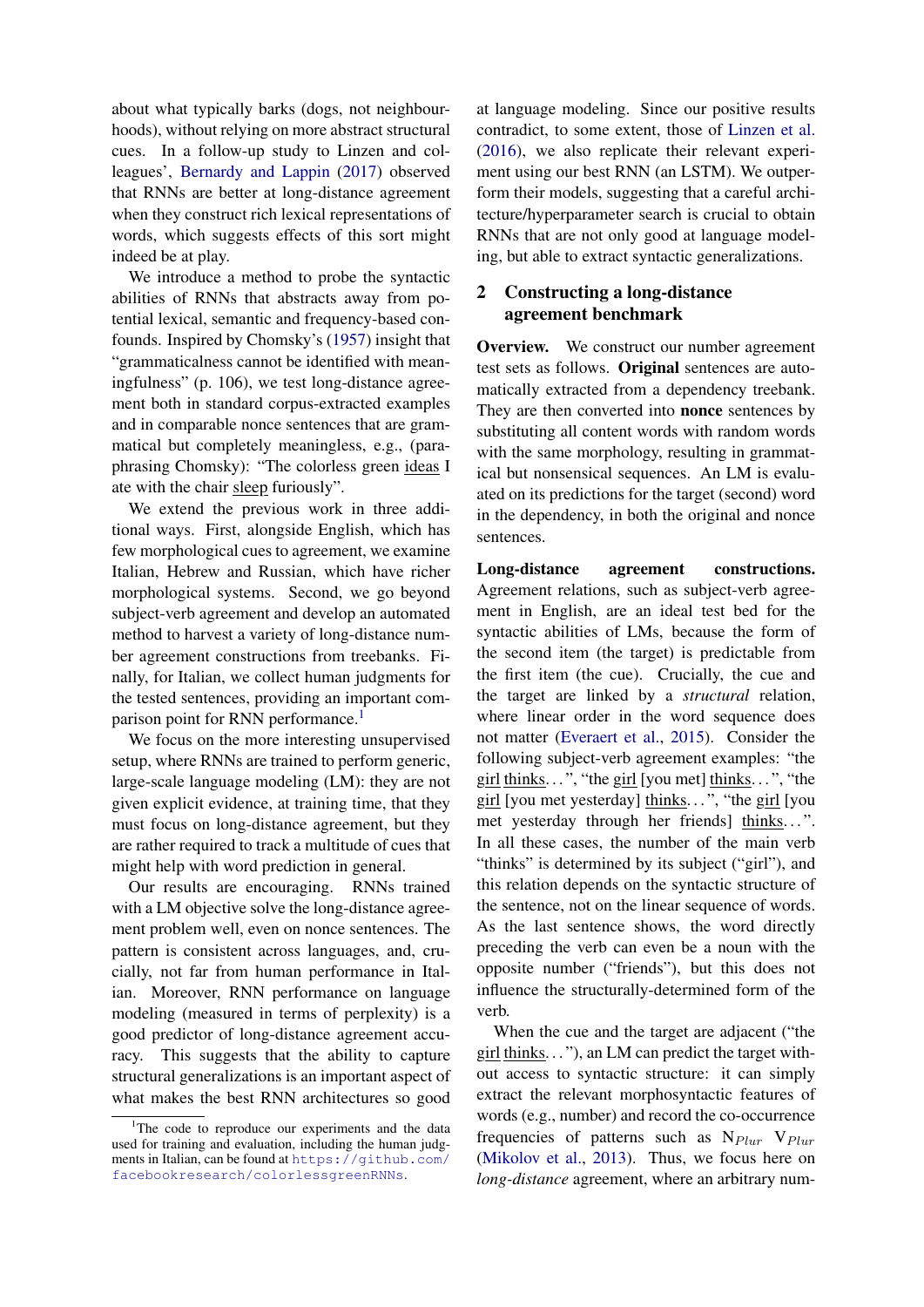<span id="page-2-2"></span><span id="page-2-1"></span><span id="page-2-0"></span>

Figure 1: Example agreement constructions defined by a dependency and the separating context, in (a) English, (b) Russian and (c) Italian.

ber of words can occur between the elements of the agreement relation. We limit ourselves to *number* agreement (plural or singular), as it is the only overt agreement feature shared by all of the languages we study.

Identifying candidate constructions. We started by collecting pairs of part-of-speech (POS) tags connected by a dependency arc. Independently of which element is the head of the relation, we refer to the first item as the cue and to the second as the target. We additionally refer to the POS sequence characterizing the entire pattern as a construction, and to the elements in the middle as context.

For each candidate construction, we collected all of the contexts in the corpus that intervene between the cue and the target (we define contexts as the sequence of POS tags of the top-level nodes in the dependency subtrees). For example, for the English subject-verb agreement construction shown in Fig. [1a,](#page-2-0) the context is defined by VERB (head of the relative clause) and ADV (adverbial modifier of the target verb), which together dominate the sequence "the boys like often". For the Russian adjective-noun agreement construction in Fig. [1b,](#page-2-1) the context is NOUN, because in the dependency grammar we use the noun "moment" is the head of the prepositional phrase "at that moment", which modifies the adjective "deep". The candidate agreement pair and the context form a construction, which is characterized by a sequence of POS tags, e.g., NOUN VERB ADV VERB or VERB NOUN CCONJ VERB (Fig. [1c\)](#page-2-2).

Our constructions do not necessarily correspond to standard syntactic structures. The English subject-verb agreement construction NOUN VERB VERB, for example, matches both object and subject relative clause contexts, e.g., "girl the boys like is" and "girls who stayed at home were". Conversely, standard syntactic structures might be split between different constructions, e.g., relative clause contexts occur in both NOUN VERB VERB and NOUN VERB ADV VERB constructions (the latter is illustrated by the English example in Fig. [1a\)](#page-2-0).

Construction contexts can contain a variable numbers of words. Since we are interested in challenging cases, we only considered cases in which at least three tokens intervened between the cue and the target.

Excluding non-agreement constructions. In the next step, we excluded constructions in which the candidate cue and target did not agree in number in all of the instances of the construction in the treebank (if both the cue and the target were morphologically annotated for number). This step retained English subject-verb constructions, for example, but excluded verb-object constructions, since any form of a verb can appear both with singular and plural objects. To focus on robust agreement patterns, we only kept constructions with at least 10 instances of both plural and singular agreement.

When applied to the treebanks we used (see Section [3\)](#page-3-0), this step resulted in between two (English) and 21 (Russian) constructions per lan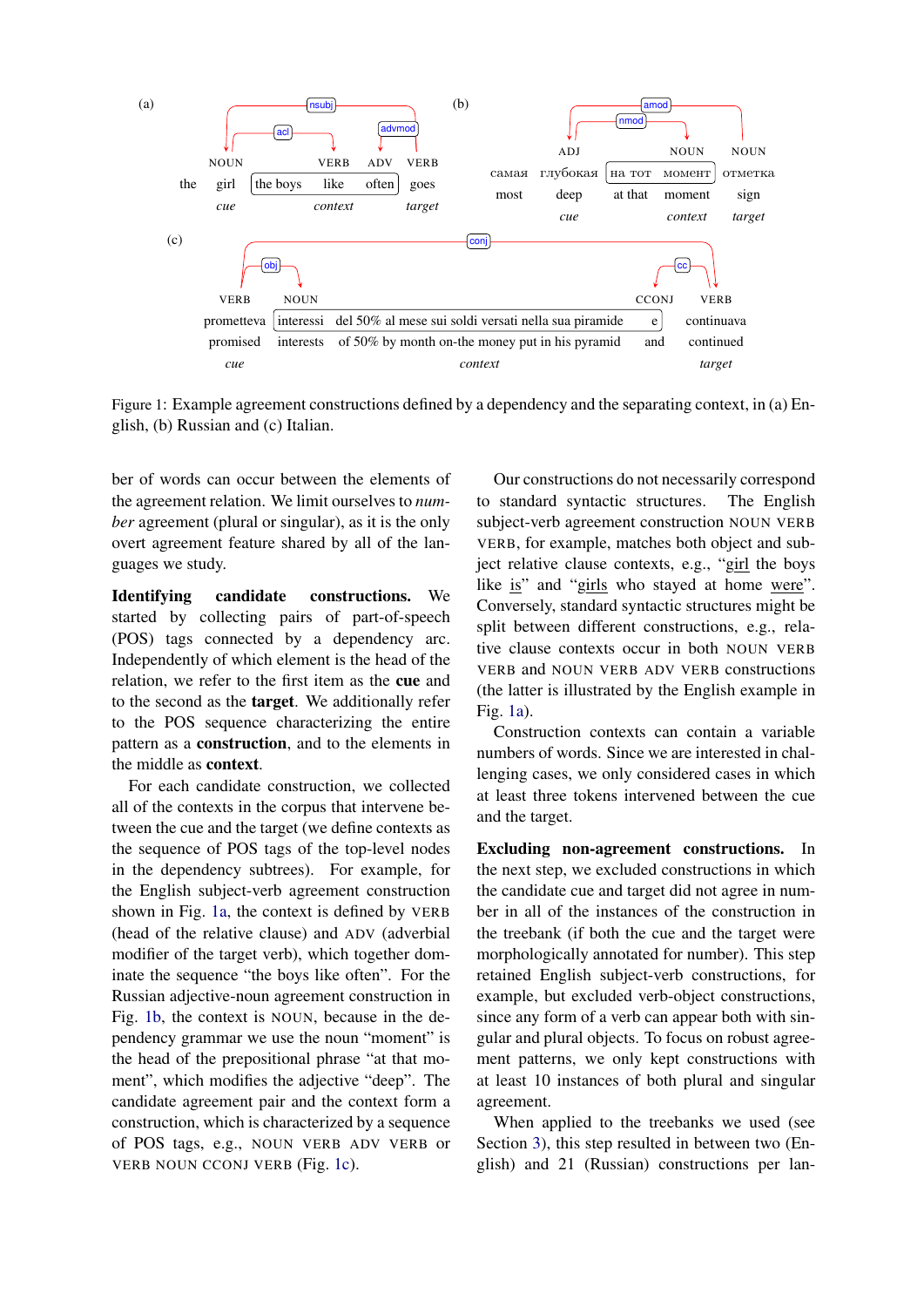guage. English has the poorest morphology and consequently the lowest number of patterns with identifiable morphological agreement. Only the VP-conjunction construction (Fig. [1c\)](#page-2-2) was identified in all four languages. Subject-verb agreement constructions were extracted in all languages but Russian; Russian has relatively flexible word order and a noun dependent preceding a head verb is not necessarily its subject. The full list of extracted constructions in English and Italian is given in Tables [2](#page-5-0) and [3,](#page-6-0) respectively. For the other languages, see the Supplementary Material (SM).<sup>[2](#page-3-1)</sup>

Original sentence test set. Our "original" sentence test set included all sentences from each construction where all words from the cue and up to and including the target occurred in the LM vocabulary (Section [3\)](#page-3-0), and where the singular/plural counterpart of the target occurred in the treebank and in the language model vocabulary (this is required by the evaluation procedure outlined below). The total counts of constructions and original sentences in our test sets are provided in Table [1.](#page-4-0) The average number of context words separating the cue and the target ranged from 3.6 (Hebrew) to 4.5 (Italian).

Generating nonce sentences. We generated nine nonce variants of each original sentence as follows. Each content word (noun, verb, adjective, proper noun, numeral, adverb) in the sentence was substituted by another random content word from the treebank with matching POS and morphological features. To avoid forms that are ambiguous between several POS, which are particularly frequent in English (e.g., plural noun and singular verb forms), we excluded the forms that appeared with a different POS more than 10% of the time in the treebank. Function words (determiners, pronouns, adpositions, particles) and punctuation were left intact. For example, we generated the nonce  $(1b)$  from the original sentence  $(1a)$ :

- <span id="page-3-3"></span><span id="page-3-2"></span> $(1)$  a. It presents the case for marriage equality and states...
	- b. It stays the shuttle for honesty insurance and finds...

Note that our generation procedure is based on morphological features and does not guarantee that argument structure constraints are respected (e.g., "it stays the shuttle" in [\(1b\)\)](#page-3-2).

Evaluation procedure. For each sentence in our test set, we retrieved from our treebank the form that is identical to the agreement target in all morphological features except number (e.g., "finds" instead of "find" in [\(1b\)\)](#page-3-2). Given a sentence with prefix  $p$  up to and excluding the target, we then compute the probabilities  $P(t_1|p)$  and  $P(t_2|p)$  for the singular and plural variants of the target,  $t_1$ and  $t_2$ , based on the language model. Following [Linzen et al.](#page-9-7) [\(2016\)](#page-9-7), we say that the model identified the correct target if it assigned a higher probability to the form with the correct number. In [\(1b\),](#page-3-2) for example, the model should assign a higher probability to "finds" than "find".<sup>[3](#page-3-4)</sup>

### <span id="page-3-0"></span>3 Experimental setup

Treebanks. We extracted our test sets from the Italian, English, Hebrew and Russian Universal Dependency treebanks (UD, v2.0, [Nivre et al.,](#page-9-9) [2016\)](#page-9-9). The English and Hebrew treebanks were post-processed to obtain a richer morphological annotation at the word level (see SM for details).

LM training data. Training data for Italian, English and Russian were extracted from the respective Wikipedias. We downloaded recent dumps, extracted the raw text from them using WikiEx-tractor<sup>[4](#page-3-5)</sup> and tokenized it with TreeTagger [\(Schmid,](#page-10-2) [1995\)](#page-10-2). We also used the TreeTagger lemma annotation to filter out sentences with more than 5% unknown words. For Hebrew, we used the preprocessed Wikipedia corpus made available by Yoav Goldberg.[5](#page-3-6) We extracted 90M token subsets for each language, shuffled them by sentence and split them into training and validation sets (8-to-1 proportion). For LM training, we included the 50K most frequent words in each corpus in the vocabulary, replacing the other tokens with the UNK symbol. The validation set perplexity values we report below exclude unknown tokens.

RNN language models. We experimented with simple RNNs (sRNNs, [Elman,](#page-9-0) [1990\)](#page-9-0), and their most successful variant, long-short term memory models (LSTMs, [Hochreiter and Schmidhu-](#page-9-10)

<span id="page-3-1"></span><sup>&</sup>lt;sup>2</sup>The SM is available as a standalone file on the project's public repository.

<span id="page-3-4"></span><sup>&</sup>lt;sup>3</sup>[Obviously, in the nonce cases, the LMs never assigned](#page-9-10) [the highest overall probability to either of the two candidates.](#page-9-10) [Qualitatively, in such cases LMs assigned the largest absolute](#page-9-10) [probabilities to plausible frequent words.](#page-9-10)

<span id="page-3-5"></span><sup>4</sup>[https://github.com/attardi/](#page-9-10) [wikiextractor](#page-9-10)

<span id="page-3-6"></span><sup>5</sup>[http://u.cs.biu.ac.il/˜yogo/hebwiki/](#page-9-10)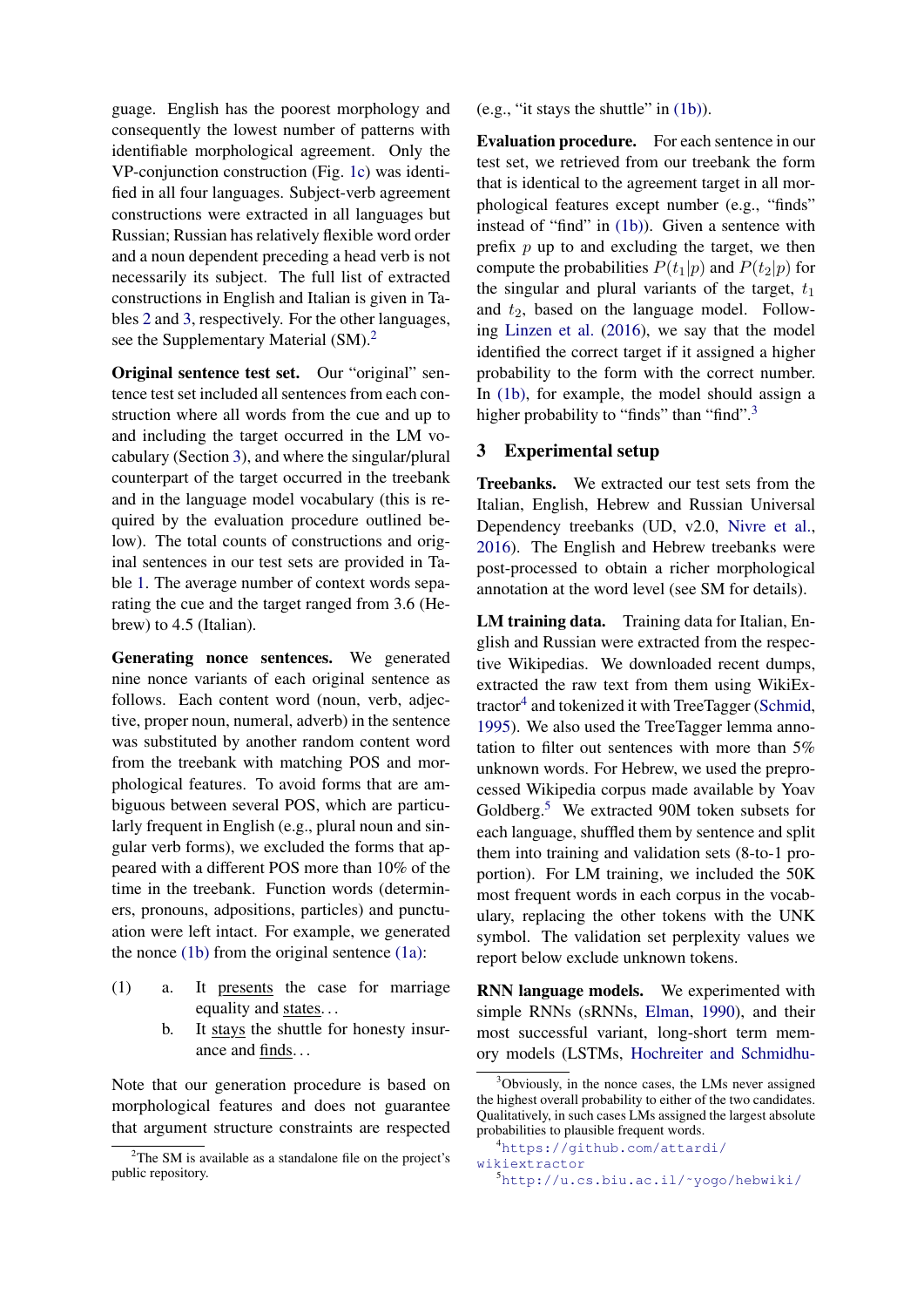[ber,](#page-9-10) [1997\)](#page-9-10). We use the PyTorch RNN implementation.[6](#page-4-1) We trained the models with two hidden layer dimensionalities (650 and 200 units), and a range of batch sizes, learning rates and dropout rates. See SM for details on hyperparameter tuning. In general, a larger hidden layer size was the best predictor of lower perplexity. Given that our LSTMs outperformed our sRNNs, our discussion of the results will focus on the former; we will use the terms LSTM and RNN interchangeably.[7](#page-4-2)

Baselines. We consider three baselines: first, a unigram baseline, which picks the most frequent form in the training corpus out of the two candidate target forms (singular or plural); second, a 5-gram model with Kneser-Ney smoothing (KN, [Kneser and Ney,](#page-9-11) [1995\)](#page-9-11) trained using the IRSTLM package [\(Federico et al.,](#page-9-12) [2008\)](#page-9-12) and queried using KenLM [\(Heafield,](#page-9-13) [2011\)](#page-9-13); and third, a 5-gram LSTM, which only had access to windows of five tokens [\(Chelba et al.,](#page-8-2) [2017\)](#page-8-2). Compared to KN, the 5-gram LSTM can generalize to unseen ngrams thanks to its embedding layer and recurrent connections. However, it cannot discover longdistance dependency patterns that span more than five words. See SM for details on the hyperparameters of this baseline.

Human experiment in Italian. We presented the full Italian test set (119 original and 1071 nonce sentences) to human subjects through the Amazon Mechanical Turk interface.<sup>[8](#page-4-3)</sup> We picked Italian because, being morphologically richer, it features more varied long-distance constructions than English. Subjects were requested to be native Italian speakers. They were presented with a sentence up to and excluding the target. The singular and plural forms of the target were presented below the sentence (in random order), and subjects were asked to select the more plausible form.

To prevent long-distance agreement patterns from being too salient, we mixed the test set with the same number of filler sentences. We started from original fillers, which were random treebankextracted sentences up to a content word in singular or plural form. We then generated nonce fillers from the original ones using the procedure outlined in Section [2.](#page-1-1) A control subset of 688 fillers was manually selected by a linguistically-trained

<span id="page-4-0"></span>

|                | <b>IT</b> | EN             | HE        | <b>RU</b> |
|----------------|-----------|----------------|-----------|-----------|
| #constructions | 8         | $\overline{c}$ | 18        | 21        |
| #original      | 119       | 41             | 373       | 442       |
| Unigram        |           |                |           |           |
| Original       | 54.6      | 65.9           | 67.8      | 60.2      |
| Nonce          | 54.1      | 42.5           | 63.1      | 54.0      |
| 5-gram KN      |           |                |           |           |
| Original       | 63.9      | 63.4           | 72.1      | 73.5      |
| Nonce          | 52.8      | 43.4           | 61.7      | 56.8      |
| Perplexity     | 147.8     | 168.9          | 122.0     | 166.6     |
| 5-gram LSTM    |           |                |           |           |
| Original       | 81.8      | 70.2           | 90.9      | 91.5      |
|                | $\pm 3.2$ | $\pm 5.8$      | $\pm 1.2$ | $\pm 0.4$ |
| Nonce          | 78.0      | 58.2           | 77.5      | 85.7      |
|                | $\pm 1.3$ | $\pm 2.1$      | $\pm 0.8$ | $\pm 0.7$ |
| Perplexity     | 62.6      | 71.6           | 59.9      | 61.1      |
|                | $\pm 0.2$ | $\pm 0.3$      | $\pm 0.2$ | $\pm 0.4$ |
| <b>LSTM</b>    |           |                |           |           |
| Original       | 92.1      | 81.0           | 94.7      | 96.1      |
|                | $\pm 1.6$ | $\pm 2.0$      | $\pm 0.4$ | $\pm 0.7$ |
| Nonce          | 85.5      | 74.1           | 80.8      | 88.8      |
|                | $\pm 0.7$ | $\pm 1.6$      | $\pm 0.8$ | $\pm 0.9$ |
| Perplexity     | 45.2      | 52.1           | 42.5      | 48.9      |
|                | $\pm 0.3$ | $\pm 0.3$      | $\pm 0.2$ | $\pm 0.6$ |

Table 1: Experimental results for all languages averaged across the five best models in terms of perplexity on the validation set. Original/Nonce rows report percentage accuracy, and the numbers in small print represent standard deviation within the five best models.

Italian native speaker as unambiguous cases. To make sure we were only using data from native (or at least highly proficient) Italian speakers, we filtered out the responses of subjects who chose the wrong target in more than 20% of the fillers.

We collected on average 9.5 judgments for each item (minimum 5 judgments). To account for the variable number of judgments across sentences, accuracy rates were first calculated within each sentence and then averaged across sentences.

## 4 Results

The overall results are reported in Table [1.](#page-4-0) We report results averaged across the five models with the lowest validation perplexity, as well as standard deviations across these models. In summary,

<span id="page-4-1"></span><sup>6</sup>[https://github.com/pytorch/examples/](https://github.com/pytorch/examples/tree/master/word_language_model) [tree/master/word\\_language\\_model](https://github.com/pytorch/examples/tree/master/word_language_model)

<span id="page-4-3"></span><span id="page-4-2"></span><sup>7</sup>Detailed results for sRNNs can be found in the SM. <sup>8</sup><https://www.mturk.com/>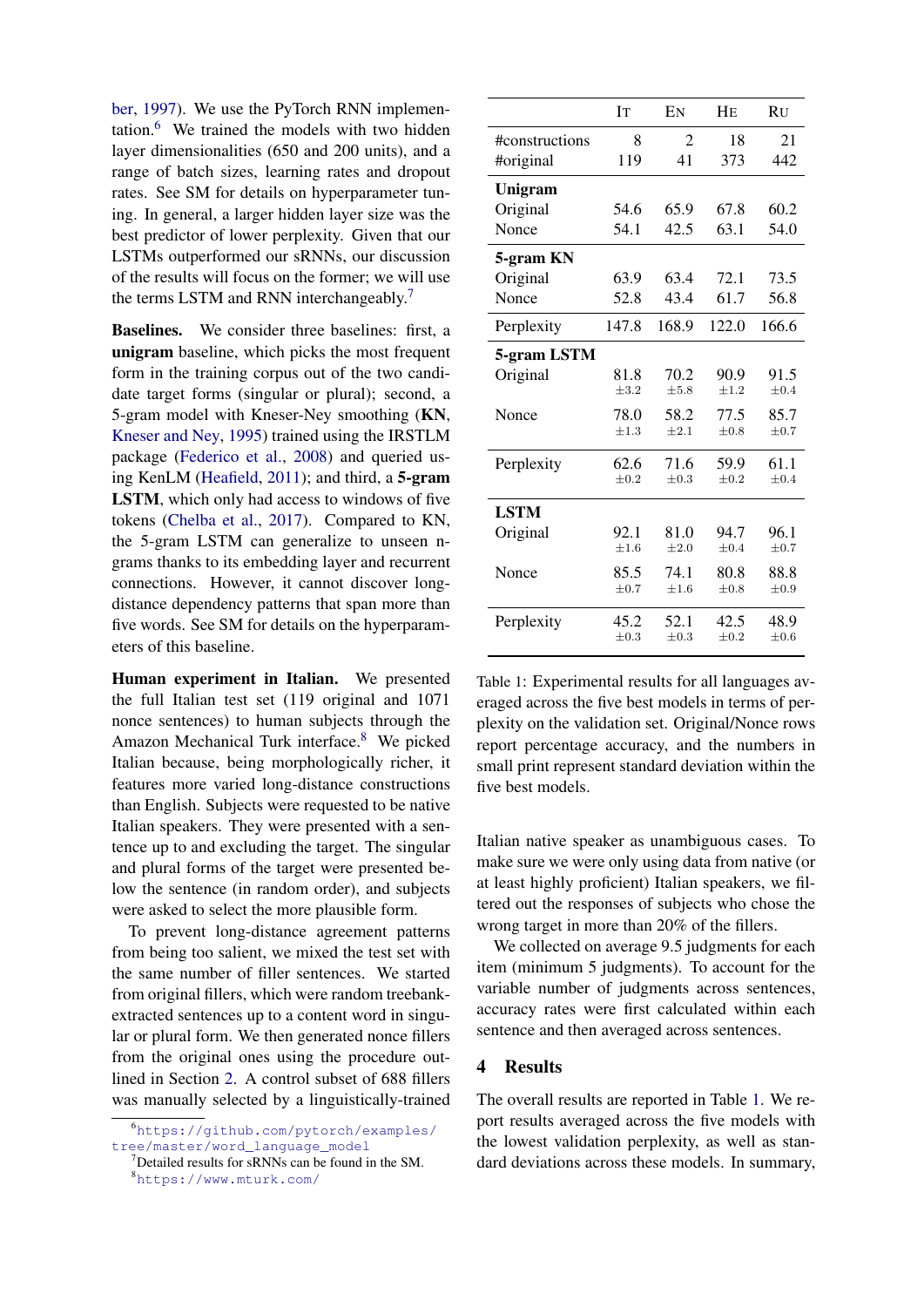<span id="page-5-0"></span>

|         |          | N V V            | V NP conj V                  |
|---------|----------|------------------|------------------------------|
| Italian | Original | $93.3_{\pm 4.1}$ | $83.3{\scriptstyle \pm10.4}$ |
|         | Nonce    | $92.5_{+2.1}$    | $78.5_{\pm{1.7}}$            |
| English | Original | $89.6_{\pm 3.6}$ | $67.5_{+5.2}$                |
|         | Nonce    | $68.7_{+0.9}$    | $82.5{\scriptstyle \pm4.8}$  |
| Hebrew  | Original | $86.7_{\pm 9.3}$ | $83.3 + 5.9$                 |
|         | Nonce    | $65.7_{\pm 4.1}$ | $83.1_{\pm 2.8}$             |
| Russian | Original |                  | $95.2_{\pm 1.9}$             |
|         | Nonce    |                  | $86.7_{\pm 1.6}$             |

Table 2: LSTM accuracy in the constructions N V V (subject-verb agreement with an intervening embedded clause) and V NP conj V (agreement between conjoined verbs separated by a complement of the first verb).

the LSTM clearly outperformed the other LMs. Rather surprisingly, its performance on nonce sentences was only moderately lower than on original ones; in Italian this gap was only 6.6%.

The KN LM performed poorly; its accuracy on nonce sentences was comparable to that of the unigram baseline. This confirms that the number of the target in nonce sentences cannot be captured by shallow n-gram patterns. The 5-gram LSTM model greatly improved over the KN baseline; its accuracy dropped only modestly between the original and nonce sentences, demonstrating its syntactic generalization ability. Still, the results are substantially below those of the LSTM with unlimited history. This confirms that our test set contains hard long-distance agreement dependencies, and, more importantly, that the more general LSTM model can exploit broader contexts to learn about and track long-distance syntactic relations.

The increase in accuracy scores across the three LMs (KN, 5-gram LSTM and unbounded-context LSTM) correlates well with their validation perplexities in the language modeling task. We also found a strong correlation between agreement accuracy and validation perplexity across all the LSTM variants we explored in the hyperparameter search (68 models per language), with Pearson correlation coefficients ranging from  $r = -0.55$ in Hebrew to  $r = -0.78$  in English ( $p < 0.001$  in all languages). This suggests that acquiring abstract syntactic competence is a natural component of the skills that improve the generic language modeling performance of RNNs.

Differences across languages. English was by far the hardest language. We conjecture that this is due to its poorer morphology and higher POS ambiguity, which might not encourage a generic language model to track abstract syntactic configurations. There is an alternative hypothesis, however. We only extracted two constructions for English, both of which can be argued to be linguistically complex: subject-verb agreement with an intervening embedded clause, and agreement between two conjoined verbs with a nominal complement intervening between the verbs. Yet the results on these two constructions, comparable across languages (with the exception of the subject-verb construction in Russian, which was not extracted), confirm that English is particularly hard (Table [2\)](#page-5-0). A qualitative inspection suggests that the low accuracy in the verb conjunction case (67.5%) is due to ambiguous sentences such as "if you have any questions or need/needs", where the target can be re-interpreted as a noun that is acceptable in the relevant context.<sup>[9](#page-5-1)</sup>

In languages such as Italian and Russian, which have richer morphology and less ambiguity at the part-of-speech level than English, the LSTMs show much better accuracy and a smaller gap between original and nonce sentences. These results are in line with human experimental studies that found that richer morphology correlates with fewer agreement attraction errors [\(Lorimor et al.,](#page-9-14) [2008\)](#page-9-14). The pattern of accuracy rates in general, and the accuracy for the shared V NP conj V construction in particular, are consistent with the finding that Russian is less prone to human attraction errors than Italian, which, in turn, shows less errors than English.

The largest drop in accuracy between original and nonce sentences occurred in Hebrew. A qualitative analysis of the data in this language suggests that this might be due to the numerical prevalence of a few constructions that can have multiple alternative readings, some of which can license the incorrect number. We leave a more systematic analysis of this finding for future research.

Human results. To put our results in context and provide a reasonable upper bound on the LM performance, in particular for nonce sentences, we next compare model performance to that of human

<span id="page-5-1"></span><sup>&</sup>lt;sup>9</sup>The nonce condition has higher accuracy because our substitution procedure in English tends to reduce POS ambiguity.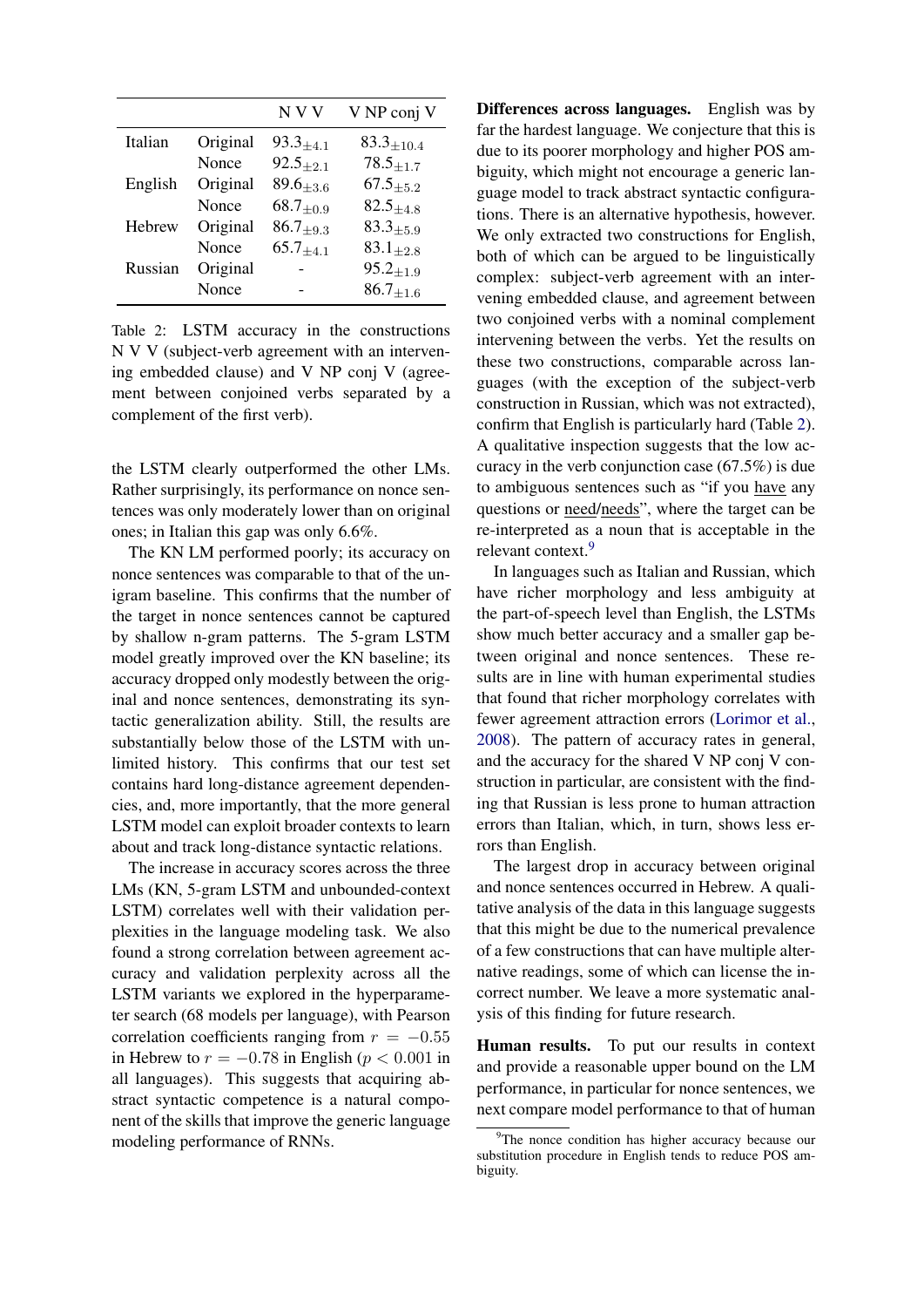<span id="page-6-0"></span>

| Construction                    | #original | Original |                   | Nonce    |                              |
|---------------------------------|-----------|----------|-------------------|----------|------------------------------|
|                                 |           | Subjects | <b>LSTM</b>       | Subjects | <b>LSTM</b>                  |
| DET [AdjP] NOUN                 | 14        | 98.7     | $98.6_{+3.2}$     | 98.1     | $91.7_{\pm 0.4}$             |
| NOUN [RelC / PartP] clitic VERB | 6         | 93.1     | $100_{\pm 0.0}$   | 95.4     | $97.8_{+0.8}$                |
| NOUN [RelC / PartP ] VERB       | 27        | 97.0     | $93.3_{+4.1}$     | 92.3     | $92.5_{+2.1}$                |
| ADJ [conjoined ADJs] ADJ        | 13        | 98.5     | $100_{+0.0}$      | 98.0     | $98.1_{+1.1}$                |
| NOUN [AdjP] relpron VERB        | 10        | 95.9     | $98.0_{+4.5}$     | 89.5     | $84.0_{+3.3}$                |
| <b>NOUN [PP] ADVERB ADJ</b>     | 13        | 91.5     | $98.5 + 3.4$      | 79.4     | $76.9_{+1.4}$                |
| NOUN [PP] VERB (participial)    | 18        | 87.1     | $77.8_{\pm 3.9}$  | 73.4     | $71.1_{+3.3}$                |
| <b>VERB [NP] CONJ VERB</b>      | 18        | 94.0     | $83.3_{\pm 10.4}$ | 86.8     | $78.5_{\pm 1.7}$             |
| (Micro) average                 |           | 94.5     | $92.1_{\pm 1.6}$  | 88.4     | $85.5{\scriptstyle \pm 0.7}$ |

Table 3: Subject and LSTM accuracy on the Italian test set, by construction and averaged.

subjects in Italian.

Table [3](#page-6-0) reports the accuracy of the LSTMs and the human subjects, grouped by construction. $10$ There was a consistent gap in human accuracy between original and nonce sentences (6.1% on average). The gap in accuracy between the human subjects and the model was quite small, and was similar for original and nonce sentences (2.4% and 2.9%, respectively).

In some of the harder constructions, particularly subject-verb agreement with an embedded clause, the accuracy of the LSTMs on nonce sentences was comparable to human accuracy  $(92.5_{+2.1})$ vs. 92.3%). To test whether the human subjects and the models struggle with the same sentences, we computed for each sentence (1) the number of times the human subjects selected the correct form of the target minus the number of times they selected the incorrect form, and (2) the difference in model log probability between the correct and incorrect form. The Spearman correlation between these quantities was significant, for both original  $(p < 0.05)$  and nonce sentences  $(p < 0.001)$ . This indicates that humans were more likely to select the correct form in sentences in which the models were more confident in a correct prediction.

Moreover, some of the easiest and hardest constructions are the same for the human subjects and the models. In the easy constructions DET [AdjP]  $NOUN<sup>11</sup>$  $NOUN<sup>11</sup>$  $NOUN<sup>11</sup>$  and ADJ [conjoined ADJs] ADJ, one or more adjectives that intervene between the cue and the target agree in number with the target, providing shorter-distance evidence about its correct number. For example, in

 $(2)$ a movie useless but at.least festive and film *inutile* ma almeno festivo e giovanile youthful "A useless but at least festive and youthful movie"

the adjective "festivo" is marked for singular number, offering a nearer reference for the target number than the cue "inutile". At the other end, NOUN [PP] VERB (participial) and NOUN [PP] ADVERB ADJ are difficult. Particularly in the nonce condition, where semantics is unhelpful or even misleading, the target could easily be interpreted as a modifier of the noun embedded in the preceding prepositional phrase. For example, for the nonce case:

(3) orto orchard of rules di regolamenti davvero pedonale/i truly pedestrian "truly pedestrian orchard of rules"

both the subjects and the model preferred to treat "pedestrian" as a modifier of "rules" ("orchard of truly pedestrian rules"), resulting in the wrong agreement given the intended syntactic structure.

Attractors. We define attractors as words with the same POS as the cue but the opposite number, which intervene in the linear order of the sen-

<span id="page-6-1"></span> $10$ <sup>10</sup>The SM contains the results for the other languages broken down by construction. Note that Table [3](#page-6-0) reports linguistically intuitive construction labels. The corresponding POS patterns are (in same order as table rows): DET ADJ NOUN, NOUN VERB PRON VERB, NOUN VERB VERB, ADJ ADJ CCONJ ADJ, NOUN ADJ PUNCT PRON VERB, NOUN NOUN ADV ADJ, NOUN NOUN VERB, VERB NOUN CCONJ VERB.

<span id="page-6-2"></span><sup>&</sup>lt;sup>11</sup>The relatively low nonce LSTM performance on this construction is due to a few adjectives that could be reinterpreted as nouns.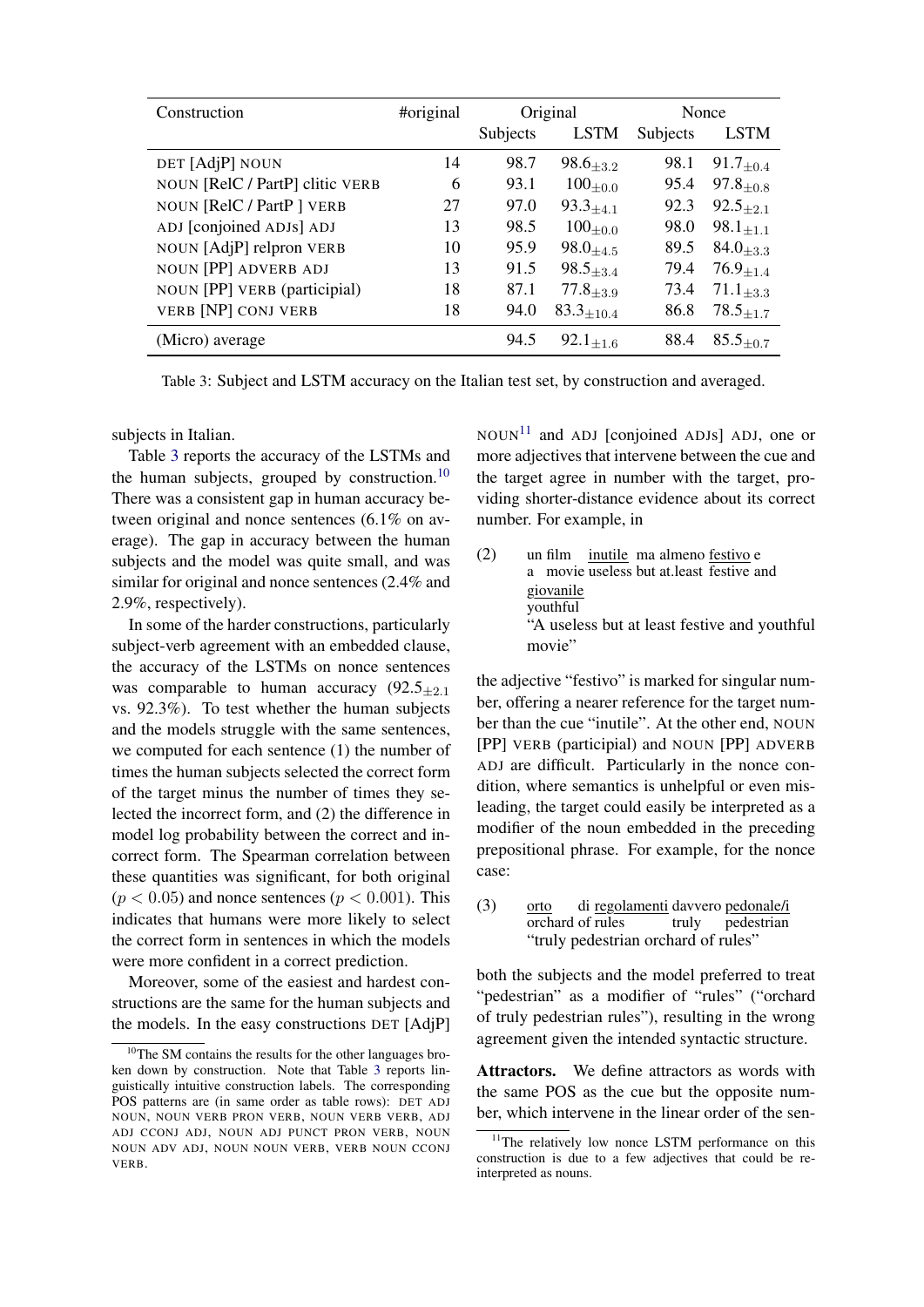<span id="page-7-0"></span>

Figure 2: Accuracy by number of attractors in Italian. Human performance is shown in red and LSTM in blue (median model among top 5 ranked by perplexity). Error bars show standard error.

tence between the cue and the target. Attractors constitute an obvious challenge for agreement processing [\(Bock and Miller,](#page-8-3) [1991\)](#page-8-3). We show how their presence affects human and model behavior in Fig. [2.](#page-7-0) We limit our analysis to a maximum of two attractors, since there were only two original sentences in the test corpus with three attractors or more. Both model and human accuracies degraded with the number of attractors; the drop in accuracy was sharper in the nonce condition. While the model performed somewhat worse than humans, the overall pattern was comparable.

Our results suggest that the LSTM is quite robust to the presence of attractors, in contrast to what was reported by [Linzen et al.](#page-9-7) [\(2016\)](#page-9-7). We directly compared our English LSTM LM to theirs by predicting verb number on the [Linzen et al.](#page-9-7) [\(2016\)](#page-9-7) test set. We extracted sentences where all of the words between subject and verb were in our LM vocabulary. Out of those sentences, we sampled 2000 sentences with 0, 1 and 2 attractors and kept all the sentences with 3 and 4 attractors (1329 and 347 sentences, respectively). To ensure that our training set and Linzen's test set do not overlap (both are based on Wikipedia texts), we filtered out all of test sentences that appeared in our training data (187 sentences).

Fig. [3](#page-7-1) compares our results to the results of the best LM-trained model in [Linzen et al.](#page-9-7) [\(2016\)](#page-9-7) (their "Google LM").<sup>[12](#page-7-2)</sup> Not only did our LM greatly outperform theirs, but it approached the performance of their supervised model.<sup>[13](#page-7-3)</sup> This

<span id="page-7-1"></span>

Figure 3: Linzen's attractor set. Our LM-trained LSTM (blue; "median" model) compared to their LSTM with explicit number supervision (green) and their best LM-trained LSTM (red).

difference in results points to the importance of careful tuning of LM-trained LSTMs, although we must leave to a further study a more detailed understanding of which differences crucially determine our better performance.

### 5 Related work

Early work showed that RNNs can, to a certain degree, handle data generated by context-free and even context-sensitive grammars (e.g., [Elman,](#page-9-2) [1991,](#page-9-2) [1993;](#page-9-15) [Rohde and Plaut,](#page-10-3) [1997;](#page-10-3) [Christiansen](#page-9-16) [and Chater,](#page-9-16) [1999;](#page-9-16) [Gers and Schmidhuber,](#page-9-17) [2001;](#page-9-17) [Cartling,](#page-8-4) [2008\)](#page-8-4). These experiments were based on small and controlled artificial languages, in which complex hierarchical phenomena were often overrepresented compared to natural languages.

Our work, which is based on naturally occurring data, is most closely related to that of [Linzen et al.](#page-9-7) [\(2016\)](#page-9-7) and [Bernardy and Lappin](#page-8-0) [\(2017\)](#page-8-0), which we discussed in the introduction. Other recent work has focused on the morphological and grammatical knowledge that RNN-based machine-translation systems and sentence embeddings encode, typically by training classifiers to decode various linguistic properties from hidden states of the network (e.g., [Adi et al.,](#page-8-5) [2017;](#page-8-5) [Be](#page-8-6)[linkov et al.,](#page-8-6) [2017;](#page-8-6) [Shi et al.,](#page-10-4) [2016\)](#page-10-4), or looking at whether the end-to-end system correctly translates sentences with challenging constructions [\(Sen](#page-10-5)[nrich,](#page-10-5) [2017\)](#page-10-5).

Previous work in neurolinguistics and psycholinguistics used jabberwocky, or pseudo-word, sentences to probe how speakers process syntactic information [\(Friederici et al.,](#page-9-18) [2000;](#page-9-18) [Moro et al.,](#page-9-19)

<span id="page-7-2"></span> $12$ These subject-verb agreement results are in general higher than for our own subject-verb agreement construction (NOUN VERB VERB) because the latter always includes an embedded clause, and it is therefore harder on average.

<span id="page-7-3"></span><sup>&</sup>lt;sup>13</sup>Similarly high performance of LM-trained RNNs on

Linzen's dataset was recently reported by [Yogatama et al.](#page-10-6) [\(2018\)](#page-10-6).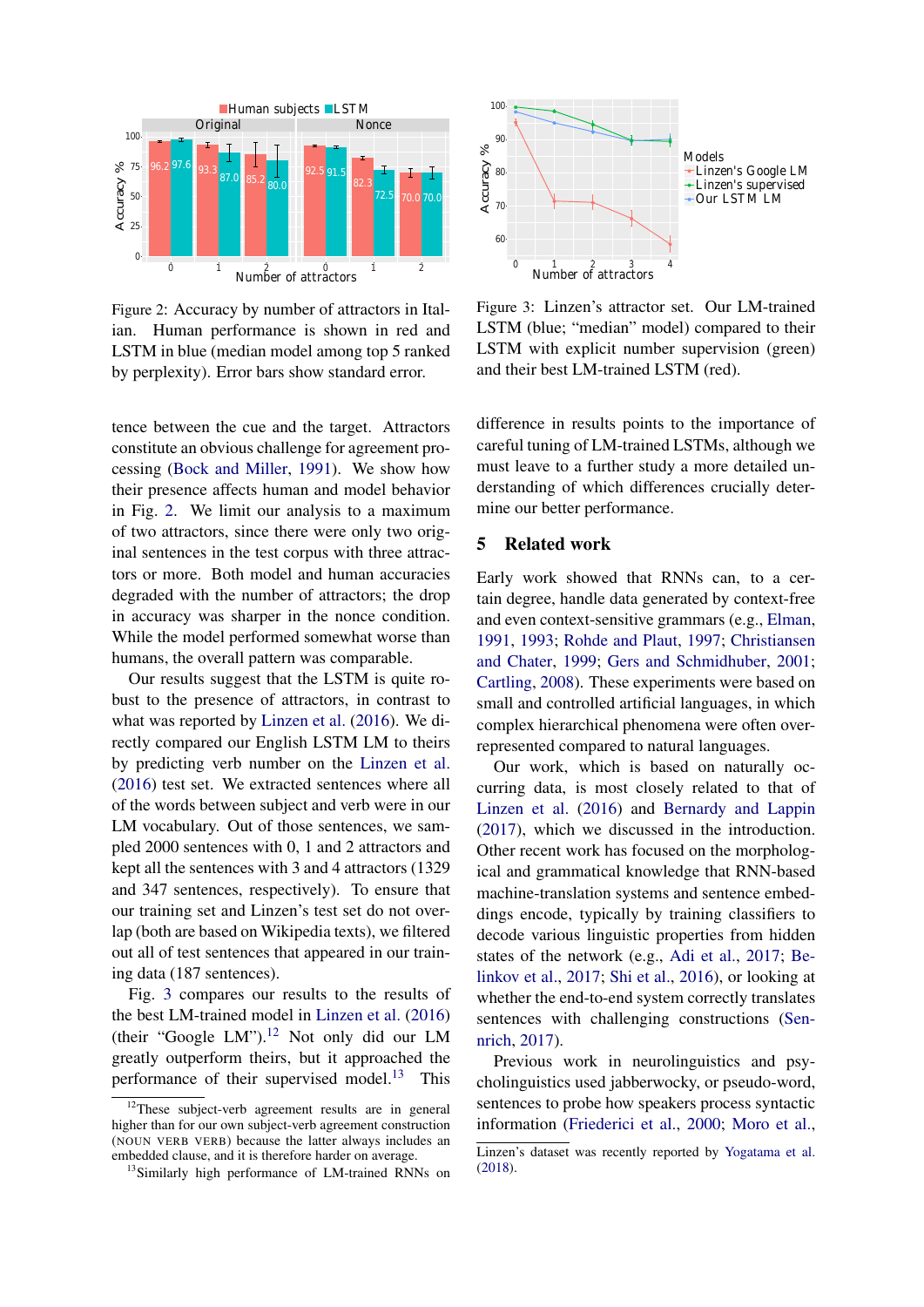[2001;](#page-9-19) [Johnson and Goldberg,](#page-9-20) [2013\)](#page-9-20). Such sentences are obtained by substituting original words with morphologically and phonologically acceptable nonce forms. We are not aware of work that used nonce sentences made of real words to evaluate the syntactic abilities of models or human subjects. As a proof of concept, [Pereira](#page-10-7) [\(2000\)](#page-10-7) and, later, [Mikolov](#page-9-21) [\(2012\)](#page-9-21) computed the probability of Chomsky's famous "colorless green ideas" sentence using a class-based bigram LM and an RNN, respectively, and showed that it is much higher than the probability of its shuffled ungrammatical variants.

## 6 Conclusion

We ran an extensive analysis of the abilities of RNNs trained on a generic language-modeling task to predict long-distance number agreement. Results were consistent across four languages and a number of constructions. They were above strong baselines even in the challenging case of nonsense sentences, and not far from human performance. We are not aware of other collections of human long-distance agreement judgments on nonsensical sentences, and we thus consider our publicly available data set an important contribution of our work, of interest to students of human language processing in general.

The constructions we considered are quite infrequent (according to a rough estimate based on the treebanks, the language in which they are most common is Hebrew, and even there they occur with average 0.8% sentence frequency). Moreover, they vary in the contexts that separate the cue and the target. So, RNNs are not simply memorizing frequent morphosyntactic sequences (which would already be impressive, for systems learning from raw text). We tentatively conclude that LMtrained RNNs can construct abstract grammatical representations of their input. This, in turn, suggests that the input itself contains enough information to trigger some form of syntactic learning in a system, such as an RNN, that does not contain an explicit prior bias in favour of syntactic structures.

In future work, we would like to better understand what kind of syntactic information RNNs are encoding, and how. On the one hand, we plan to adapt methods to inspect information flow across RNN states (e.g., [Hupkes et al.,](#page-9-22) [2017\)](#page-9-22). On the other, we would like to expand our empirical investigation by focusing on other long-distance

phenomena, such as overt case assignment [\(Blake,](#page-8-7) [2001\)](#page-8-7) or parasitic gap licensing [\(Culicover and](#page-9-23) [Postal,](#page-9-23) [2001\)](#page-9-23). While it is more challenging to extract reliable examples of such phenomena from corpora, their study would probe more sophisticated syntactic capabilities, possibly even shedding light on the theoretical analysis of the underlying linguistic structures. Finally, it may be useful to complement the corpus-driven approach used in the current paper with constructed evaluation sentences that isolate particular syntactic phenomena, independent of their frequency in a natural corpus, as is common in psycholinguistics [\(En](#page-9-24)[guehard et al.,](#page-9-24) [2017\)](#page-9-24).

### Acknowledgements

We thank the reviewers, Germán Kruszewski, Gerhard Jäger, Adam Liška, Tomas Mikolov, Gemma Boleda, Brian Dillon, Cristophe Pallier, Roberto Zamparelli and the Paris Syntax and Semantics Colloquium audience for feedback and advice.

### **References**

- <span id="page-8-5"></span>Yossi Adi, Einat Kermany, Yonatan Belinkov, Ofer Lavi, and Yoav Goldberg. 2017. Fine-grained analysis of sentence embeddings using auxiliary prediction tasks. In *Proceedings of ICLR Conference Track*. Toulon, France. Published online: [https://openreview.net/group?](https://openreview.net/group?id=ICLR.cc/2017/conference) [id=ICLR.cc/2017/conference](https://openreview.net/group?id=ICLR.cc/2017/conference).
- <span id="page-8-6"></span>Yonatan Belinkov, Nadir Durrani, Fahim Dalvi, Hassan Sajjad, and James Glass. 2017. What do neural machine translation models learn about morphology? In *Proceedings of ACL*. Vancouver, Canada, pages 861–872.
- <span id="page-8-0"></span>Jean-Philippe Bernardy and Shalom Lappin. 2017. Using deep neural networks to learn syntactic agreement. *Linguistic Issues in Language Technology* 15(2):1–15.
- <span id="page-8-7"></span>Barry Blake. 2001. *Case*. MIT Press, Cambridge, MA.
- <span id="page-8-3"></span>Kathryn Bock and Carol Miller. 1991. Broken agreement. *Cognitive Psychology* 23(1):45–93.
- <span id="page-8-4"></span>Bo Cartling. 2008. On the implicit acquisition of a context-free grammar by a simple recurrent neural network. *Neurocomputing* 71:1527–1537.
- <span id="page-8-2"></span>Ciprian Chelba, Mohammad Norouzi, and Samy Bengio. 2017. N-gram language modeling using recurrent neural network estimation. *arXiv preprint arXiv:1703.10724* .
- <span id="page-8-1"></span>Noam Chomsky. 1957. *Syntactic Structures*. Mouton, Berlin, Germany.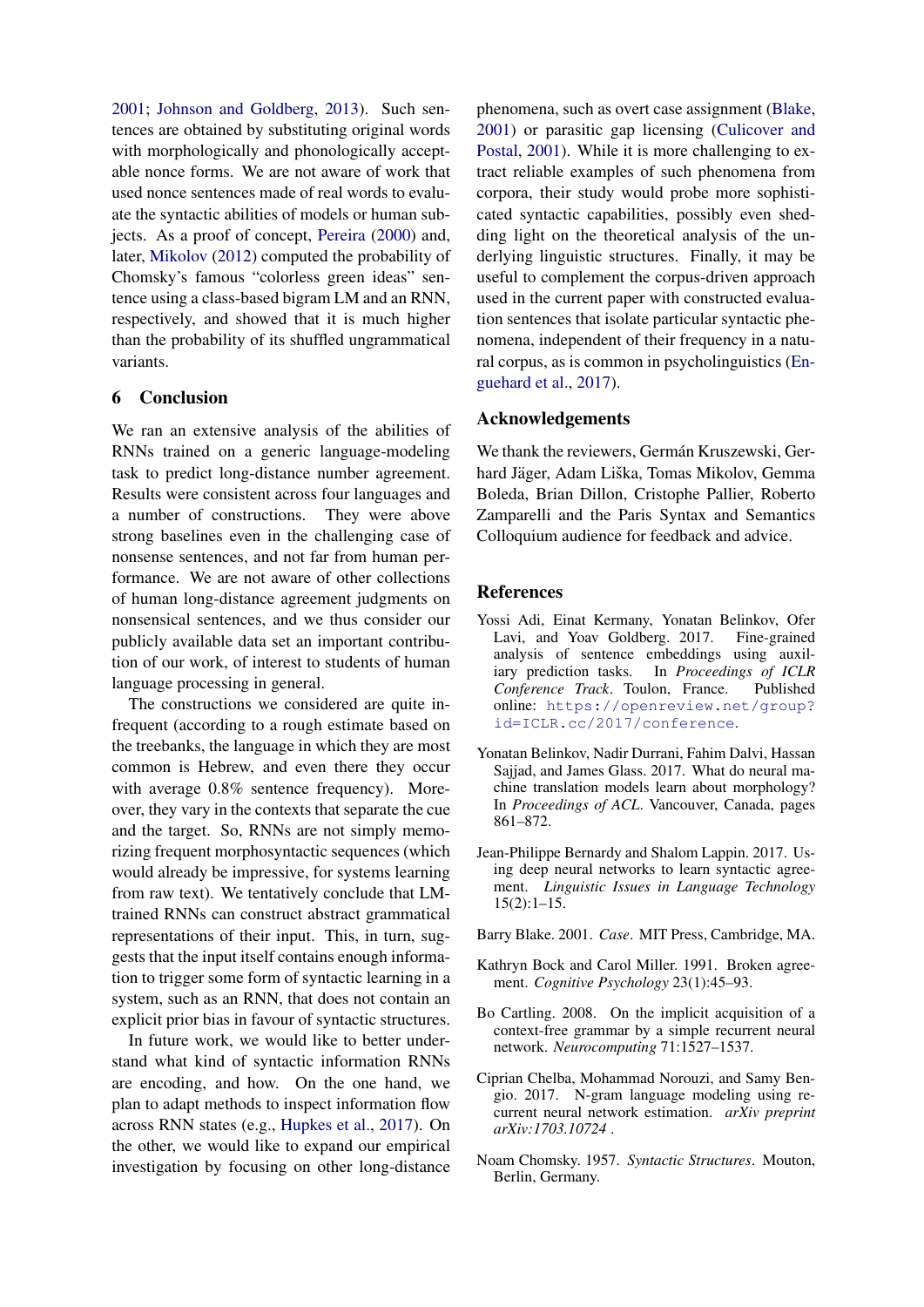- <span id="page-9-16"></span>Morten Christiansen and Nick Chater. 1999. Toward a connectionist model of recursion in human linguistic performance. *Cognitive Science* 23(2):157–205.
- <span id="page-9-5"></span>James Cross and Liang Huang. 2016. Incremental parsing with minimal features using bi-directional LSTM. In *Proceedings of ACL (Short Papers)*. Berlin, Germany, pages 32–37.
- <span id="page-9-23"></span>Peter Culicover and Paul Postal, editors. 2001. *Parasitic gaps*. MIT Press, Cambridge, MA.
- <span id="page-9-0"></span>Jeffrey Elman. 1990. Finding structure in time. *Cognitive Science* 14:179–211.
- <span id="page-9-2"></span>Jeffrey Elman. 1991. Distributed representations, simple recurrent networks, and grammatical structure. *Machine Learning* 7:195–225.
- <span id="page-9-15"></span>Jeffrey Elman. 1993. Learning and development in neural networks: The importance of starting small. *Cognition* 48:71–99.
- <span id="page-9-24"></span>Emile Enguehard, Yoav Goldberg, and Tal Linzen. ´ 2017. Exploring the syntactic abilities of RNNs with multi-task learning. In *Proceedings of the 21st Conference on Computational Natural Language Learning (CoNLL 2017)*. pages 3–14.
- <span id="page-9-1"></span>Martin Everaert, Marinus Huybregts, Noam Chomsky, Robert Berwick, and Johan Bolhuis. 2015. Structures, not strings: Linguistics as part of the cognitive sciences. *Trends in Cognitive Sciences* 19(12):729– 743.
- <span id="page-9-12"></span>Marcello Federico, Nicola Bertoldi, and Mauro Cettolo. 2008. Irstlm: An open source toolkit for handling large scale language models. In *Ninth Annual Conference of the International Speech Communication Association*. pages 1618–1621.
- <span id="page-9-18"></span>Angela D. Friederici, Martin Meyer, and D. Yves Von Cramon. 2000. Auditory language comprehension: An event-related fMRI study on the processing of syntactic and lexical information. *Brain and Language* 74(2):289–300.
- <span id="page-9-17"></span>Felix Gers and Jürgen Schmidhuber. 2001. LSTM recurrent networks learn simple context-free and context-sensitive languages. *IEEE Transactions on Neural Networks* 12(6):1333–1340.
- <span id="page-9-4"></span>Alex Graves. 2012. *Supervised Sequence Labelling with Recurrent Neural Networks*. Springer, Berlin.
- <span id="page-9-13"></span>Kenneth Heafield. 2011. Kenlm: Faster and smaller language model queries. In *Proceedings of the Sixth Workshop on Statistical Machine Translation*. Association for Computational Linguistics, pages 187– 197.
- <span id="page-9-10"></span>Sepp Hochreiter and Jürgen Schmidhuber. 1997. Long short-term memory. *Neural Computation* 9(8):1735–178–.
- <span id="page-9-22"></span>Dieuwke Hupkes, Sara Veldhoen, and Willem Zuidema. 2017. Visualisation and diagnostic classifiers reveal how recurrent and recursive neural networks process hierarchical structure. [http://](http://arxiv.org/abs/1711.10203) [arxiv.org/abs/1711.10203](http://arxiv.org/abs/1711.10203).
- <span id="page-9-20"></span>Matt A. Johnson and Adele E. Goldberg. 2013. Evidence for automatic accessing of constructional meaning: Jabberwocky sentences prime associated verbs. *Language and Cognitive Processes* 28(10):1439–1452.
- <span id="page-9-6"></span>Eliyahu Kiperwasser and Yoav Goldberg. 2016. Simple and accurate dependency parsing using bidirectional LSTM feature representations. *Transactions of the Association for Computational Linguistics* 4:313–327.
- <span id="page-9-11"></span>Reinhard Kneser and Hermann Ney. 1995. Improved backing-off for m-gram language modeling. In *Acoustics, Speech, and Signal Processing, 1995. ICASSP-95., 1995 International Conference on*. IEEE, volume 1, pages 181–184.
- <span id="page-9-7"></span>Tal Linzen, Emmanuel Dupoux, and Yoav Goldberg. 2016. Assessing the ability of LSTMs to learn syntax-sensitive dependencies. *Transactions of the Association for Computational Linguistics* 4:521– 535.
- <span id="page-9-14"></span>Heidi Lorimor, Kathryn Bock, Ekaterina Zalkind, Alina Sheyman, and Robert Beard. 2008. Agreement and attraction in Russian. *Language and Cognitive Processes* 23(6):769–799.
- <span id="page-9-21"></span>Tomas Mikolov. 2012. *Statistical language models based on neural networks*. Dissertation, Brno University of Technology.
- <span id="page-9-3"></span>Tomas Mikolov, Martin Karafiát, Lukás Burget, Jan Cernocky, and Sanjeev Khudanpur. 2010. Recurrent ´ neural network based language model. In *Proceedings of INTERSPEECH*. Makuhari, Japan, pages 1045–1048.
- <span id="page-9-8"></span>Tomas Mikolov, Wen-tau Yih, and Geoffrey Zweig. 2013. Linguistic regularities in continuous space word representations. In *Proceedings of NAACL*. Atlanta, Georgia, pages 746–751.
- <span id="page-9-19"></span>Andrea Moro, Marco Tettamanti, Daniela Perani, Caterina Donati, Stefano F Cappa, and Ferruccio Fazio. 2001. Syntax and the brain: disentangling grammar by selective anomalies. *Neuroimage* 13(1):110–118.
- <span id="page-9-9"></span>Joakim Nivre, Marie-Catherine de Marneffe, Filip Ginter, Yoav Goldberg, Jan Hajic, Christopher D. Manning, Ryan McDonald, Slav Petrov, Sampo Pyysalo, Natalia Silveira, Reut Tsarfaty, and Daniel Zeman. 2016. Universal dependencies v1: A multilingual treebank collection. In Nicoletta Calzolari (Conference Chair), Khalid Choukri, Thierry Declerck, Sara Goggi, Marko Grobelnik, Bente Maegaard, Joseph Mariani, Helene Mazo, Asuncion Moreno,